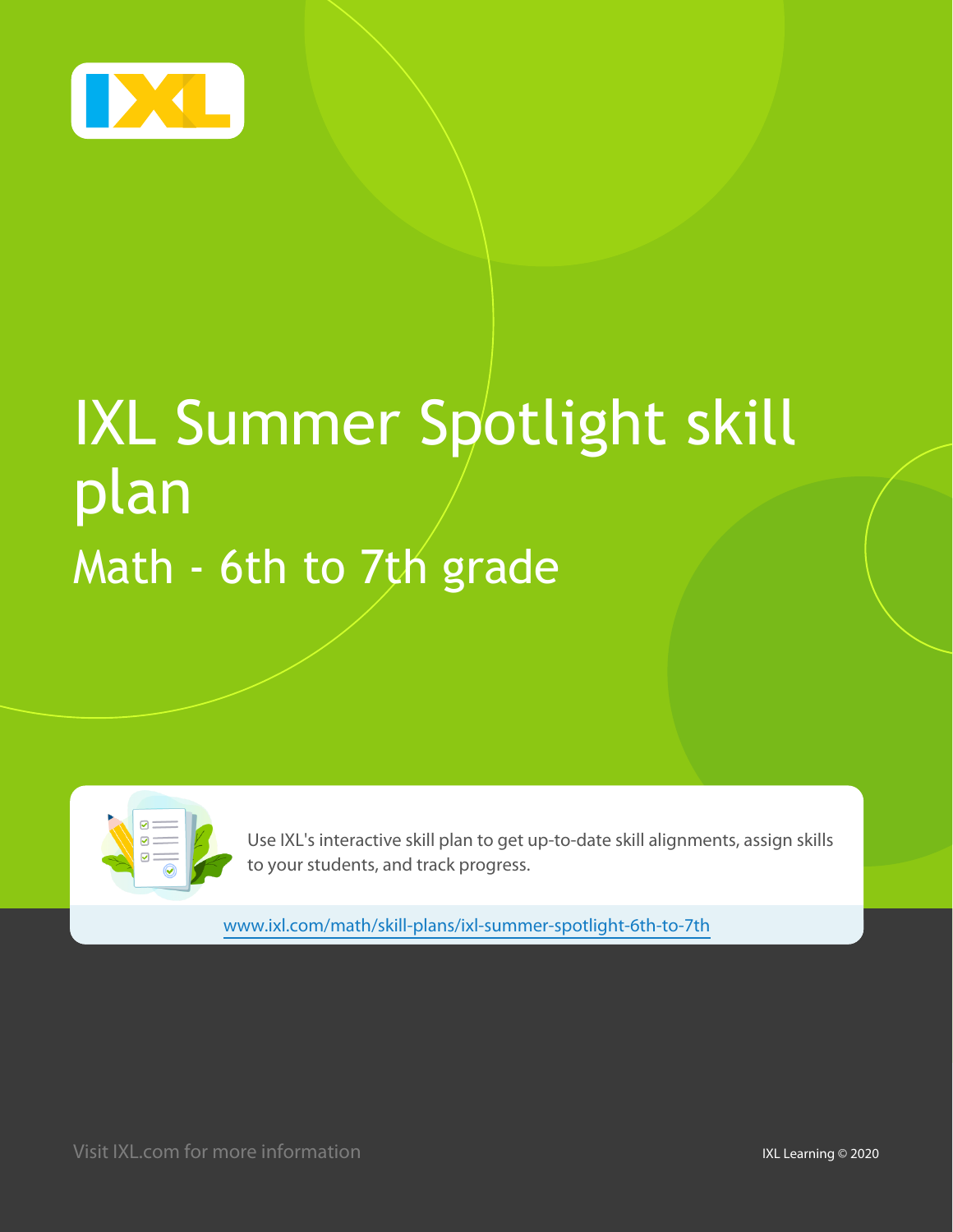

## **Days 1-5**

| <b>Day</b> | <b>IXL skills</b>                                                           |
|------------|-----------------------------------------------------------------------------|
| Day 1      | Write an equivalent ratio NEA                                               |
| Day 2      | Solve one-step addition and subtraction equations<br>with whole numbers JXM |
| Day 3      | Compare and order rational numbers using number<br>lines FMS                |
| Day 4      | Multiply decimals 2WT                                                       |
| Day 5      | Divide fractions DS2                                                        |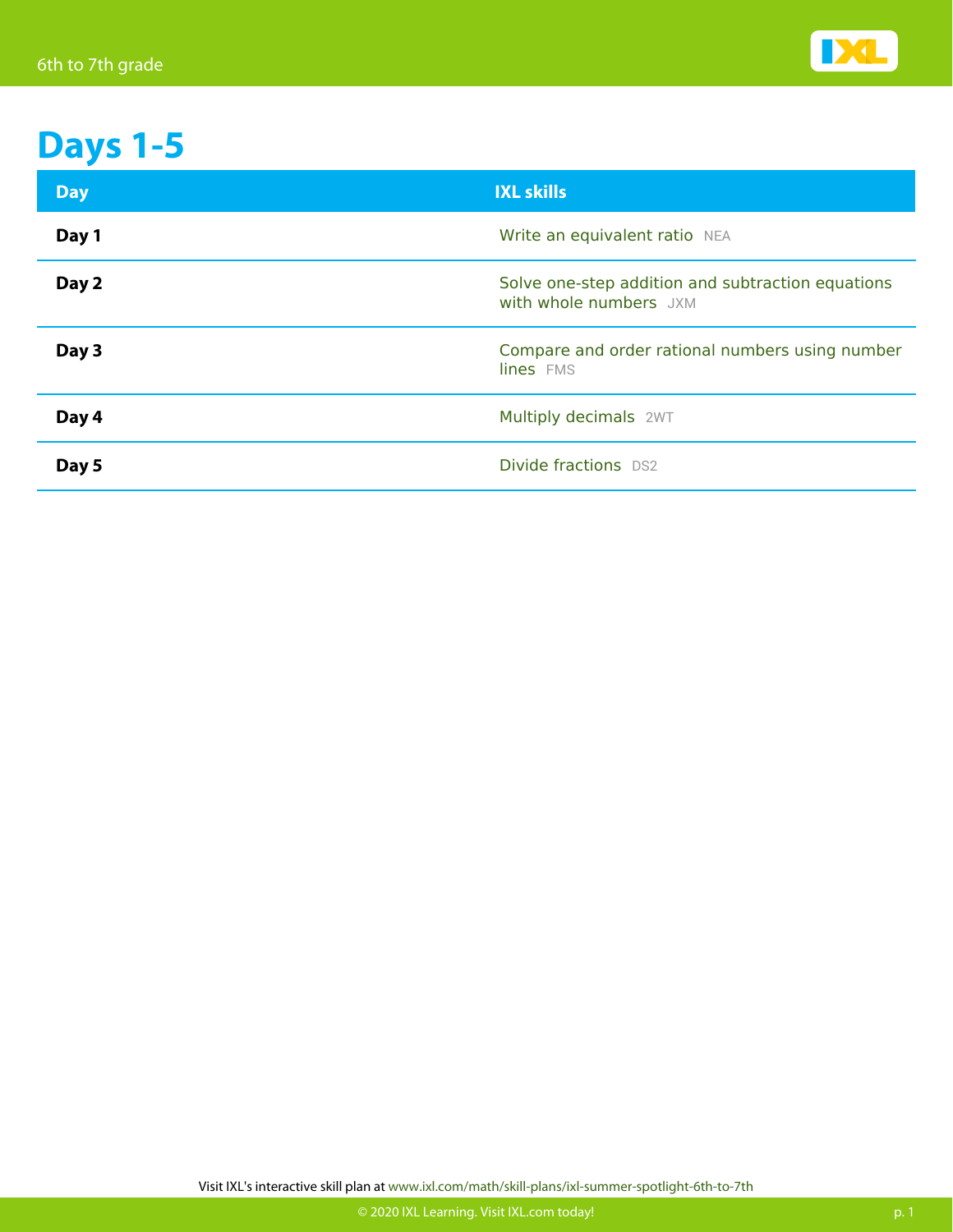

#### **Days 6-10**

| <b>Day</b> | <b>IXL skills</b>                                                       |
|------------|-------------------------------------------------------------------------|
| Day 6      | Solve one-step addition and subtraction equations:<br>word problems 35Q |
| Day 7      | Division with decimal quotients BFR                                     |
| Day 8      | Percents of numbers and money amounts 8N4                               |
| Day 9      | Ratios and rates: word problems ZB9                                     |
| Day 10     | Divide fractions and mixed numbers N2B                                  |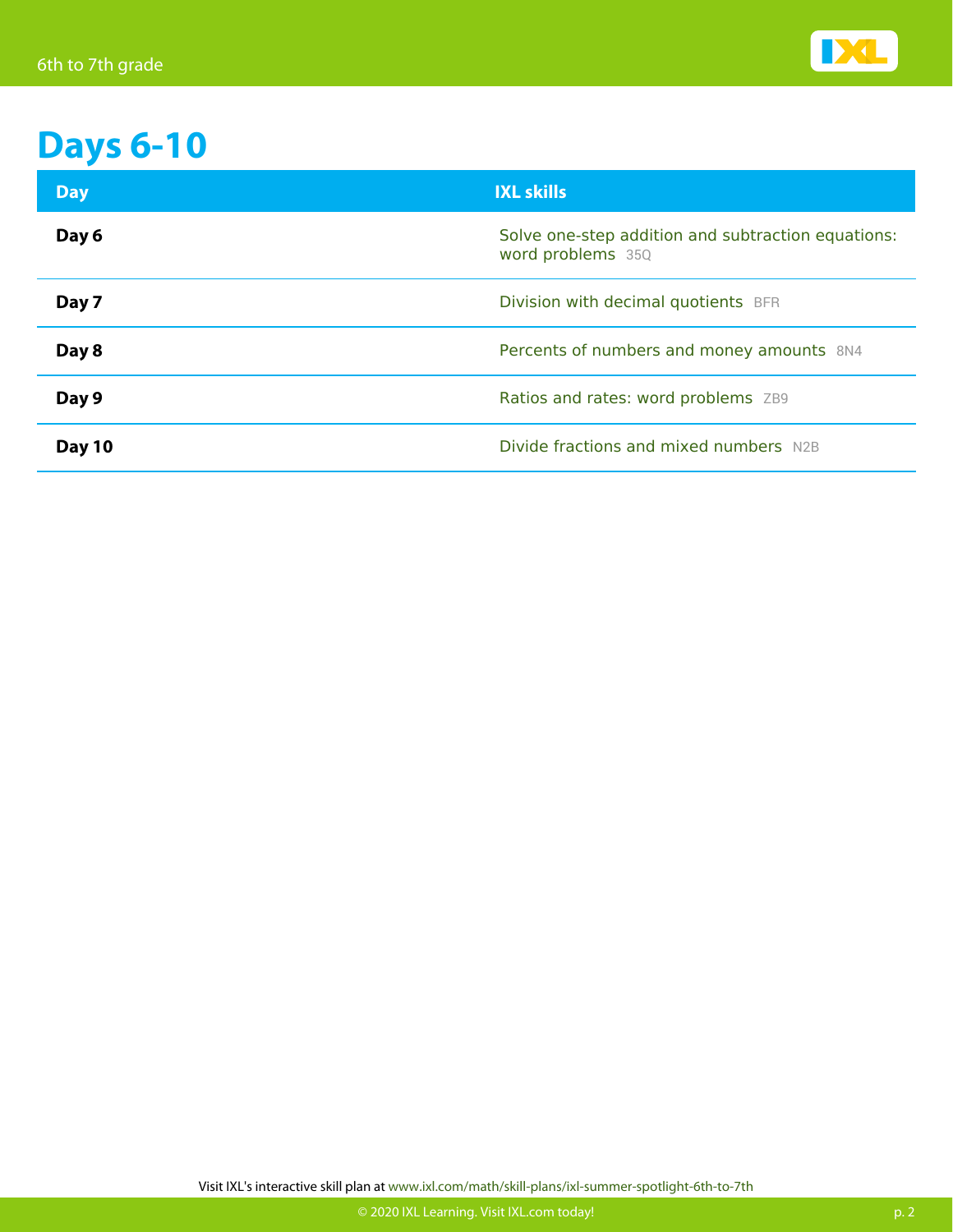

## **Days 11-15**

| <b>Day</b>    | <b>IXL skills</b>                                                              |
|---------------|--------------------------------------------------------------------------------|
| <b>Day 11</b> | Write multiplication expressions using exponents<br>TY <sub>5</sub>            |
| <b>Day 12</b> | Find a value using two-variable equations: word<br>problems XRJ                |
| <b>Day 13</b> | Evaluate numerical expressions involving<br>fractions WNE                      |
| Day 14        | Solve one-step multiplication and division<br>equations with whole numbers JUA |
| <b>Day 15</b> | Multiply and divide decimals: word problems GZN                                |